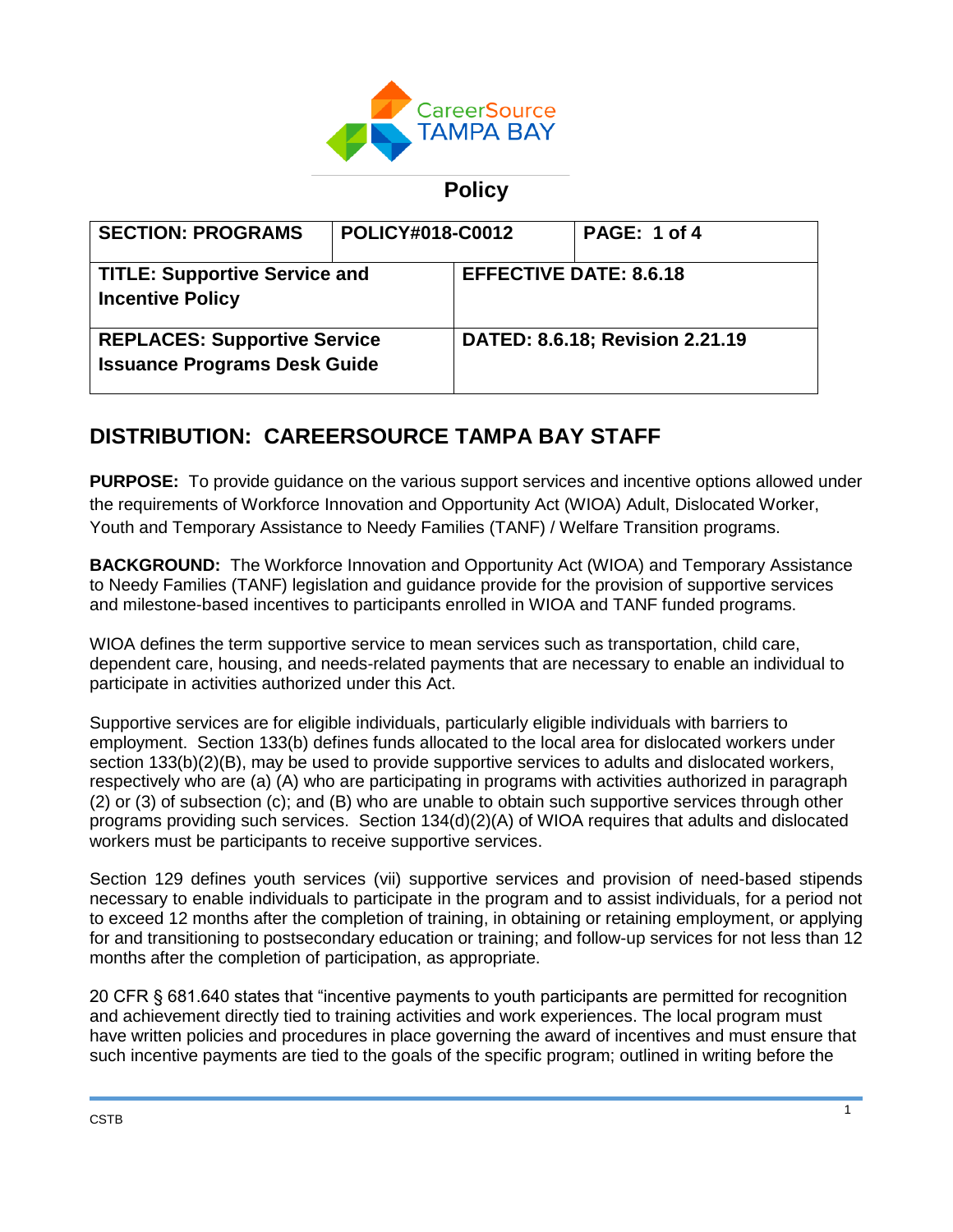commencement of the program that may provide incentive payments; align with the local program's organizational policies; and are in accordance with the requirements contained in 2 CFR part 200."

Chapter 414, F.S., sets forth provisions for receipt of Temporary Cash Assistance (TCA) and requires all individuals who do not meet TCA exemptions to participate in work or alternative plan activities. Chapter 445, F.S., consolidates the state workforce policy direction, oversight, and welfare support functions under one board, CareerSource Florida, Inc., (CSF) and designates the Department of Economic Opportunity (DEO) as the administrative, fiscal, and implementing agency for TCA work activities and supportive services, the Welfare Transition (WT) program.

The Department of Health and Human Services has provided final approval of the Temporary Assistance for Needy Families (TANF) State Plan which authorizes support services assistance. These benefits are designed to deal with a specific crisis situation or episode of need and other service such as child care and transportation, transitional services, job retention, job advancement, and other employment-related services.

### **PROCEDURE:**

Based on individual assessment and available of funds, supportive services (includes incentives and TCA) may be awarded to eligible program participants. Supportive services awards are intended to enable an individual to participate in workforce funded programs and activities and to secure and retain employment. Supportive services are provided on the basis of need as determined by the CSTB Career Counselor working with the participant and may include:

- Transportation including **support services cards**, gas cards or bus passes
- Clothing including general interview clothing
- Uniforms
- Certification fees
- Tools for occupational skills training or work-related
- Assistance with education-related testing
- Needs-related payments necessary for a career seeker to participate in assigned activities
- Incentives based on defined milestone achievements
- WIOA Youth programs can provide supportive services during post exit follow-up services for up to 12 months after completion of program services.

CSTB program staff must ensure that the participant is in need and eligible for all requested supportive services and that the supportive service is necessary for ongoing participation in the program.

#### **Documentation:**

Supportive services are outlined in the customer's programmatic career plan. Customers must be in good standing with the program, in compliance and document that their requested need cannot be met or provided through any other organization or entity. The rationale for providing supportive services must be well documented in the participant's plan, supporting documentation and case notes.

Supportive services are outlined in the customer's programmatic career plan. Customers must be in good standing with the program, in compliance and document that their requested need cannot be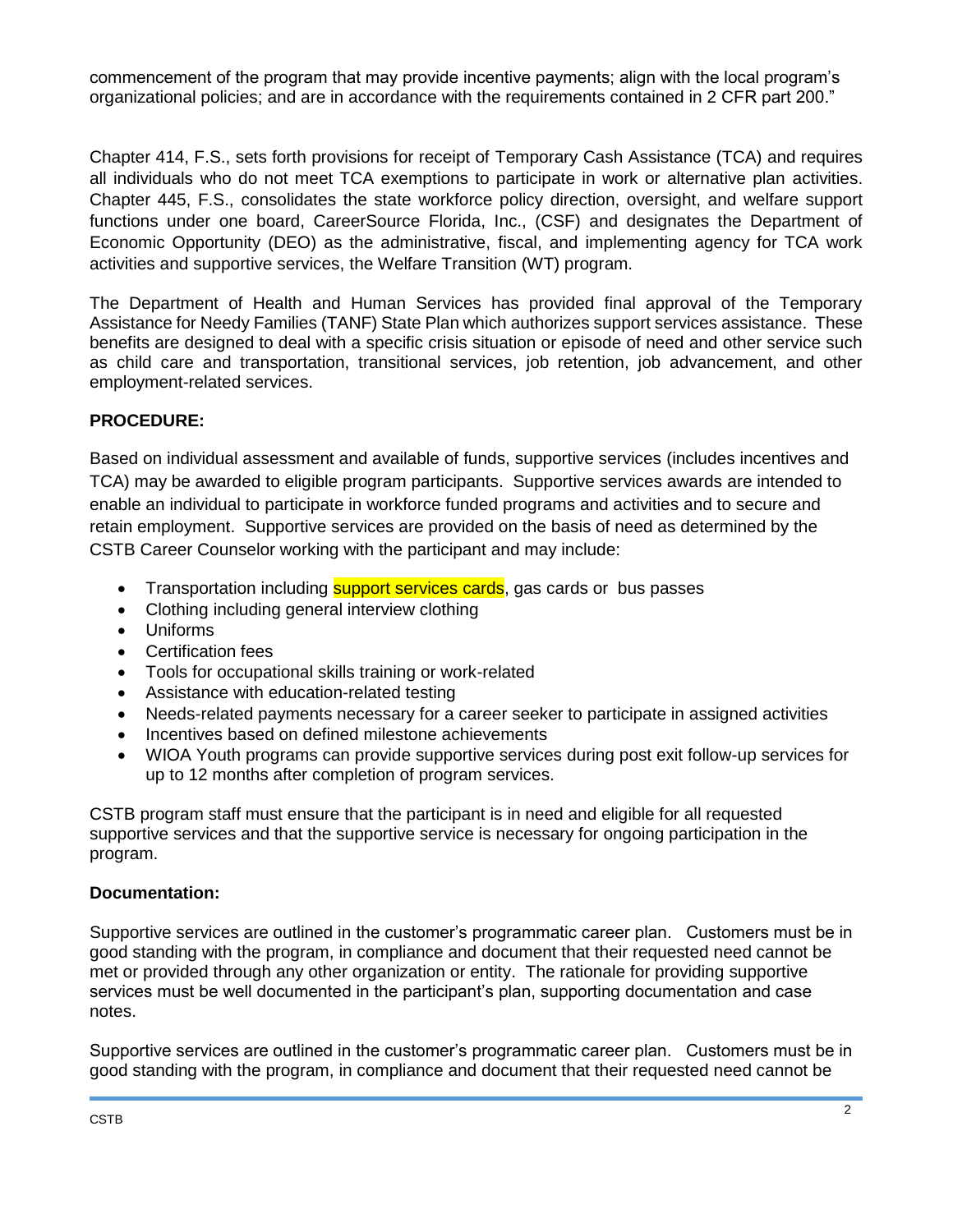meet or provided through any other organization or entity. Our investment in supportive services will position the customer for optimal success in the program leading to increased training completion, credential attainment and employment rates by removing barriers that customers face.

Opportunities to earn incentives will be outlined in writing and reviewed with the customer to ensure a thorough understanding of program requirements. Supporting documentation of the activities completed or milestones achieved will be documented in the participant's file. Incentives may be issued in the form of visa gift cards.

Incentive payments may be issued to participants for recognition and achievement directly tied to training activities, work-based learning programs (On-the-Job training, Paid Work Experience), or performance related outcomes specified in the customer's individual development plan and are issued in compliance with requirements of 2 CFR Part 200.

## **Eligibility:**

Eligibility for supportive services will be established based on an assessment of need and documented in the participant's individual development plan. To qualify for receipt of supportive services, staff in consultation with the program participant must:

- Qualify and enroll in one or more workforce funded programs operated by CSTB.
- Demonstrate and document a need that will prevent him or her from participating in the program, accepting employment, or retaining employment
- Document that the customer is unable to afford the cost associated with addressing the need;
- Be unable to secure the needed service from another community resource;
- Complete a Statement of Need and eligibility which documents the requested service, need/eligibility along with the prescribed amount

## **Supportive Service Limitations:**

- 1. CSTB will not provide supportive services retroactively or reimburse for any services previously rendered.
- 2. Tuition, books and fees for approved training programs are not included as supportive services. These costs are included under the Individual Training account.
- 3. Supportive Services cap is established as a maximum of \$700 per PY per participant. CSTB Career Counselors will track supportive service amounts per PY to ensure that established caps are not exceeded.
- 4. The Chief Operations Officer or designee will review supportive services funding levels on a monthly basis to ensure resources are used with the intent of this policy.
- 5. The Chief Executive Officer may waive the \$700, up to a maximum of \$1,500 limit if circumstances warrant. If excess of \$1,500 is needed, request must be approved by chairman of the board CSTB. Authorization to increase the limit above \$700 must be documented in case notes.

## **Issuance Process:**

The CSTB supportive service issuance process consists of two responsible parties: the supportive service *requestor* and the supportive service *issuer*. Staff members are prohibited from acting as both requestor and issuer when dealing with a single program participant. Staff members are prohibited from issuing services to program participants on their caseload. Under no circumstances can a CSTB Career Counselor who is requesting services for a program participant also act as the Career Counselor who issues services to that program participant.